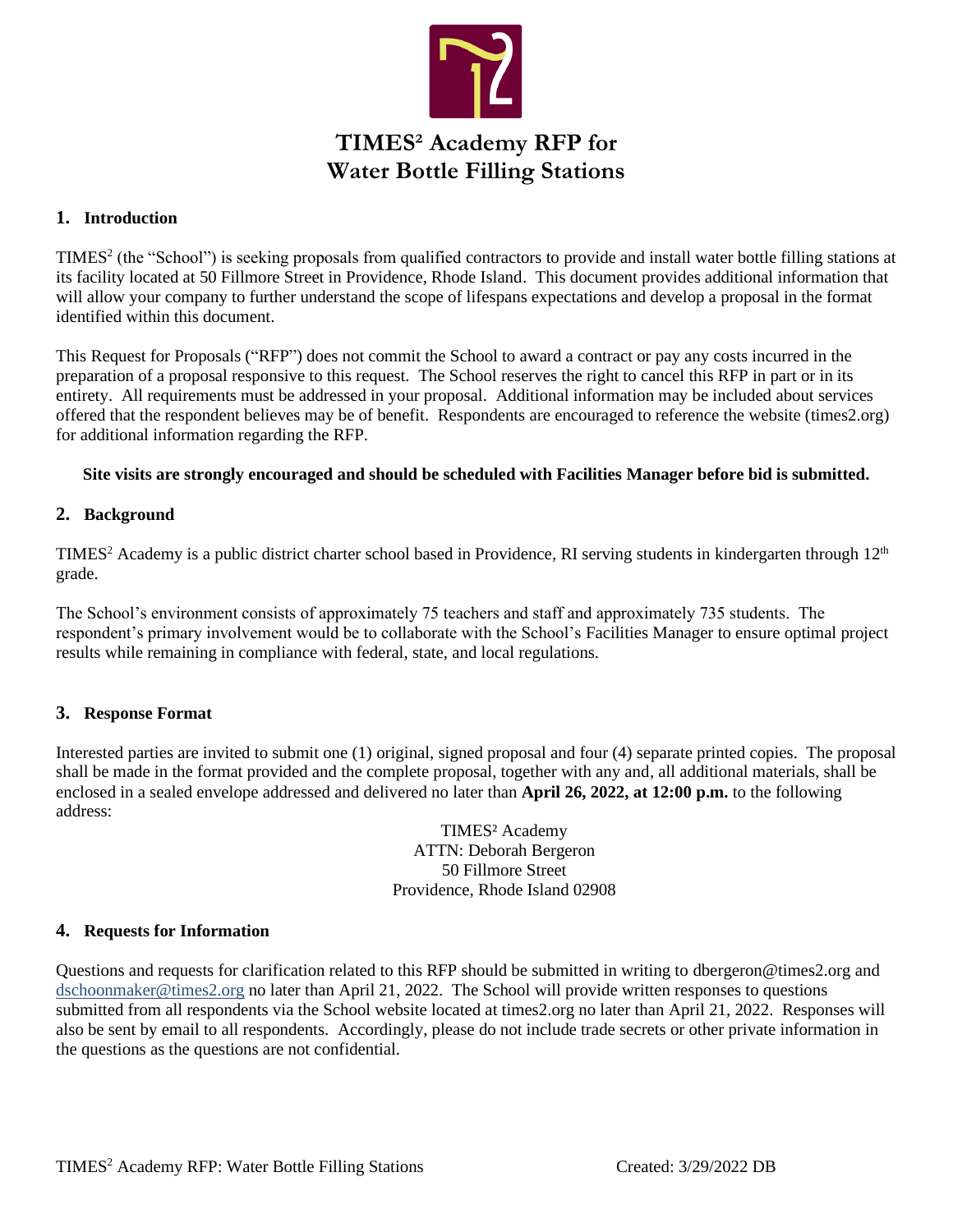# **5. General Requirements**

Security:

- 1. All facilities must remain and be left securely locked.
- 2. No entrance doors will be propped open.

# Personnel:

- 1. Only authorized employees of the vendor are allowed in facilities at any time.
- 2. All such employees must be working while at the School.
- 3. No children will be allowed to accompany employees.
- 4. Contractor must be able to provide proof that personnel meet all Federal and State Labor Laws and Requirements.
- 5. A minimum of one (1) worker on site must be able to communicate in English and must be able to read messages in English.
- 6. In accordance with Rhode Island General Law, Chapter 11-37.3, all schools are to be considered Child Safe Zones. This law prohibits the employment of any person who is or is required to register as a sex offender in Rhode Island or any other jurisdiction whose victim is a minor. All Awarded contractors will be required to certify that they comply with this law in their hiring practice.

# Damage:

1. Contractor will be responsible for any damage done to the School, and any school and personal belongings within the School by contractor's personnel, or subcontractors engaged with by awarded contractor. Any such damage will be repaired by the contractor at its' expense and to the satisfaction of School personnel.

Work Schedule:

1. A specific work schedule must be agreed upon and adhered to. Any changes or alterations to agreed upon schedule must be cleared first with School personnel.

Equal Opportunity:

- 1. Contractor, and any subcontractors engaged with by awarded contractor shall abide by the requirements of CFR 60-741.5(a). This regulation prohibits discrimination against qualified individuals based on disability and requires affirmative action by covered prime contractors and subcontractors to employ and advance in employment qualified individuals with disabilities.
- 2. Contractor, and any subcontractors engaged with by awarded contractor **shall abide by the requirements** of 41 CFR 60-300.5(a). This regulation prohibits discrimination against qualified protected veterans and requires affirmative action by covered prime contractors and subcontractors to employ and advance in employment qualified protected veterans.
- 3. Pursuant to EO 13665, federal contractors and subcontractors must refrain from discharging, or otherwise discriminating against, employees or applicants who inquire about, discuss, or disclose their compensation or the compensation of other employees or applicants.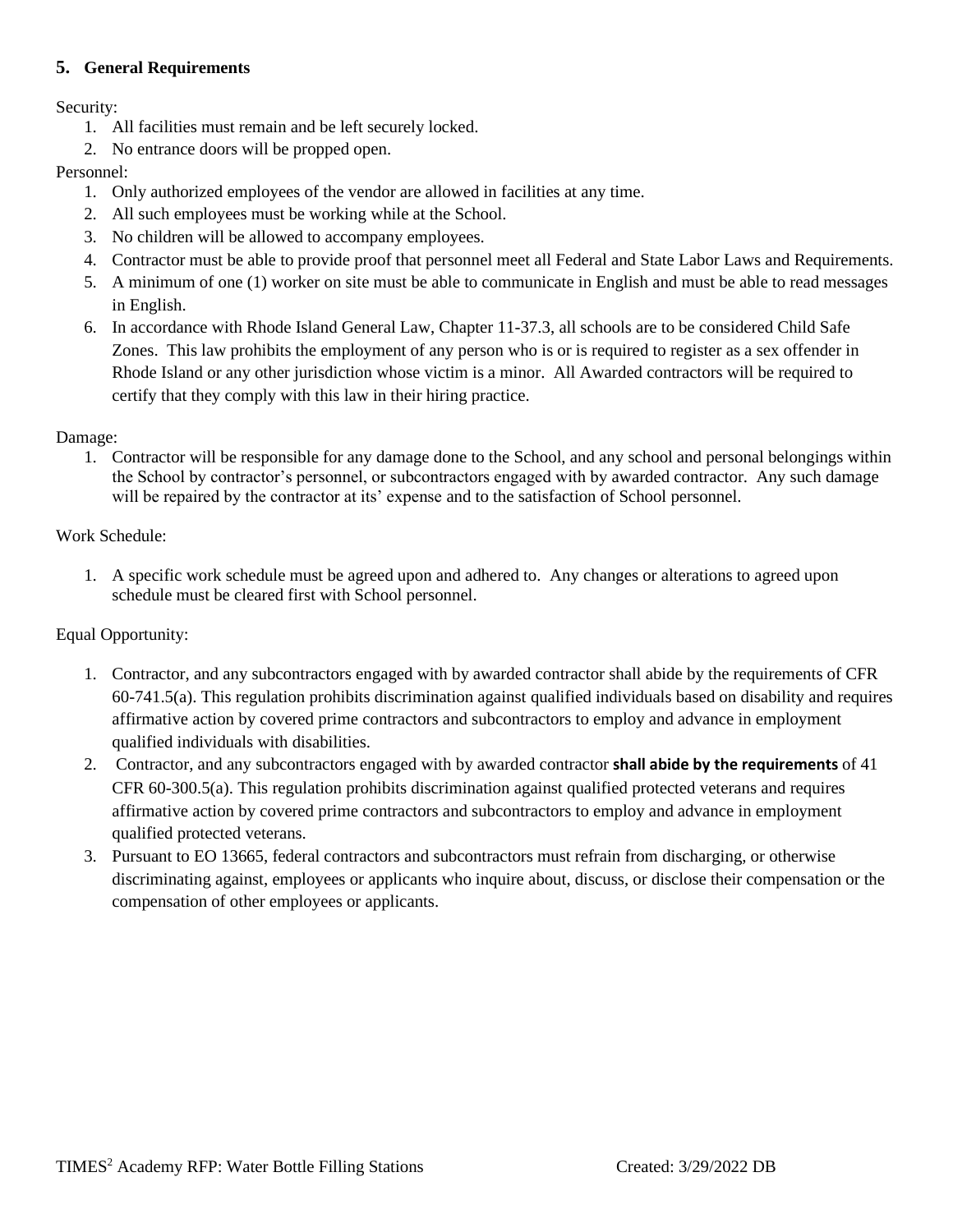# **6. Scope of Work**

The School is seeking highly qualified/experienced contractor to provide and install water bottle filling stations. This will include removing existing water fountains. Contractor must provide tools, and all other equipment necessary for performance and completion of the scope of work. The respondent's duties will include but are not limited to the following:

#### a. Responsibilities

*Contractor is responsible for all applicable permits and ensuring that the items are installed in compliance with applicable city & state building & fire code as well as ADA compliance and all other applicable code.*

- a. Middle/High School Water Fountains
	- i. Remove in a neat and concise manner  $\&$  dispose of three (3) existing bi-level water fountains on 1<sup>st</sup>, 2<sup>nd</sup>, and 3<sup>rd</sup> floors of Middle/High School building.
	- ii. Make any and all necessary modifications to Install three (3) LVRCGRNTL8WSK, or substantially similar, Elkay ezH2O Bottle Filling Station, & Bi-Level High Efficiency Vandal-Resistant Cooler, Filtered Refrigerated Stainless. *If proposed item differs from above, please provide specifications.*
	- iii. Perform any and all retrofitting, construction, plumbing and electrical needs
	- iv. Repair any imperfections that remain visible from previous water fountain or from installation of new water fountains.
- b. Gymnasium Water Fountains:
	- i. Remove in a neat and concise manner  $\&$  dispose of (2) two existing recessed cuspidors and (2) two existing recessed water fountains
	- ii. Make any and all necessary modifications to install (2) two LZWS-SFGRN8K, or substantially similar, Elkay ezH2O Bottle Filling Station & SwirlFlo Single Fountain, High Efficiency Filtered Refrigerated Stainless. *If proposed item differs from above, please provide specifications.*
	- iii. Perform any and all retrofitting, construction, plumbing and electrical needs
	- iv. Repair any imperfections that remain visible from previous water fountain or from installation of new water fountains.
- c. Elementary Water Fountains:
	- i. Remove in a neat and concise manner & dispose of (8) eight existing recessed water fountains on 1<sup>st</sup>, 2<sup>nd</sup> and 3<sup>rd</sup> floors of Elementary School Building.
	- ii. Make any and all necessary modifications to install (8) eight LZWS-LRPBM8K, or substantially similar, Elkay ezH2O Bottle Filling Station with Integral SwirlFlo Fountain, Refrigerated Filtered Refrigerated Stainless. *If proposed item differs from above, please provide specifications*
	- iii. Perform any and all retrofitting, construction, plumbing and electrical needs
	- iv. Repair any imperfections that remain visible from previous water fountain or from installation of new water fountains.

#### **7. Contents for Proposals**

Proposals must be clear, concise, complete, well organized and demonstrate both respondent's qualifications and its ability to follow instructions. Include any literature that will enable the School to thoroughly evaluate your proposal. The quality of answers, not length of responses or visual exhibits, is important in the proposal.

Your proposal will become the property of the School. The contents of this RFP, all vendor proposals resulting from agreement, as well as vendor discount structures, rebates, and pricing or price enhancements will remain confidential between the School and the selected vendor.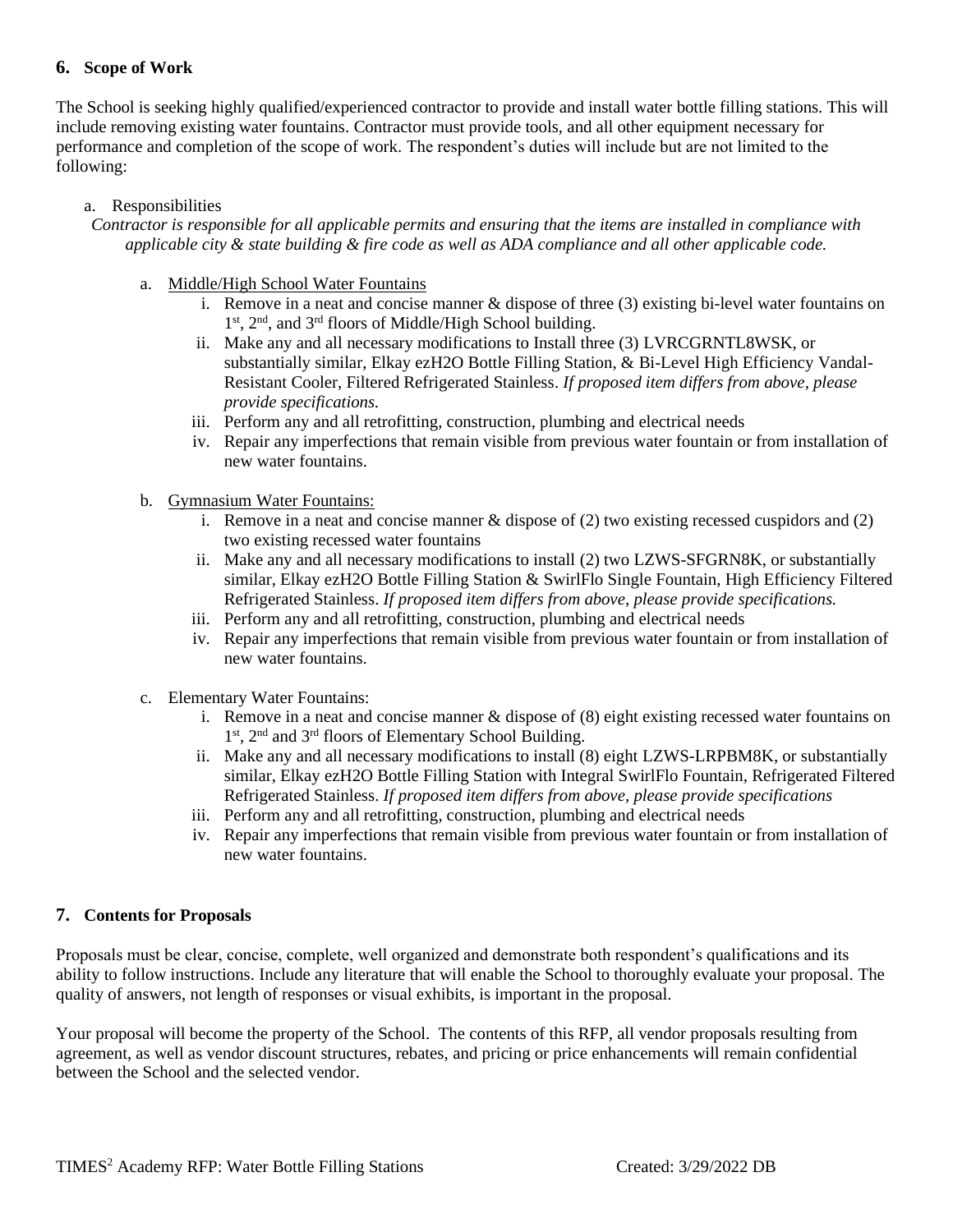The proposal shall be organized in the format listed below. Respondents shall read each item carefully and answer each of the following items accurately to ensure compliance with the School requirements.

- a. Respondent Company/Firm/Organization Information
	- 1) Provide full company name and primary address.
	- 2) Approximately how many people would be involved in supporting the School & performing the services as outlined in this RFP? Describe, in general, their roles.
	- 3) Provide any details of all past or pending litigation or claims filed against your company that would affect your company's performance under a contract with the School.
	- 4) Provide 3 customer references. Preferably customers with a similar profile as the School (an educational institution or non-profit)
	- 5) An outline of pricing, payment terms and a sample contract
	- 6) A timeline and project schedule
	- 7) A certificate of insurance
- b. Billing
	- 1) Provide an overview for the pricing structure and an example of a typical monthly invoice based on the proposal. Describe the rationale to arrive at a total cost.
	- 2) Provide the term for which listed pricing is valid. Indicate any anticipated price increases for a term up to 3 years. Do typical contract terms detail limits on price increases?
	- 3) Is travel for onsite work billable and at what rate?
	- 4) Are there components of the costs that are variable per month or subject to surcharge?
	- 5) How does the proposal factor in possible differences in workload between during the school year and summer?
- c. Service Delivery
	- 1) Provide an overview and description of services provided that will meet the criteria laid out.
	- 2) Describe your expected implementation plan/timeline for transitioning onto your services.
	- 3) Is support available outside of normal business hours? Outline any possible differences for accessing support during off-hours.
	- 4) Describe the equipment procurement process. Which party is responsible for ordering and billing? Is your process able to take advantage of tax exempt and education discounts?
	- 5) How is deploying new equipment handled?
	- 6) Briefly outline the typical problem resolution workflow. Is there a focus on having school staff available during problem resolution, or will the respondent's staff be able to work independently?

# **8. Proposal Evaluation and Award of Contract**

The School shall evaluate proposals and award a contract in accordance with applicable laws. Respondent proposals must be fully responsive to all requirements stated in the RFP to be considered. Any proposal not prepared and submitted in accordance with the provisions outlined herein may not be considered. The School will award a contract to the most responsive bidder offering the greatest promise, best references, highest previous performances standards, and desired quality of services for the price, in accordance with the below review criteria.

The School will evaluate each proposal submitted and may accept any proposal deemed to be in the best overall interests of the school. The School reserves the right to reject any or all proposals or any portion thereof, waive any informality or technicality in any proposal received, and/or re-issue an invitation for proposals.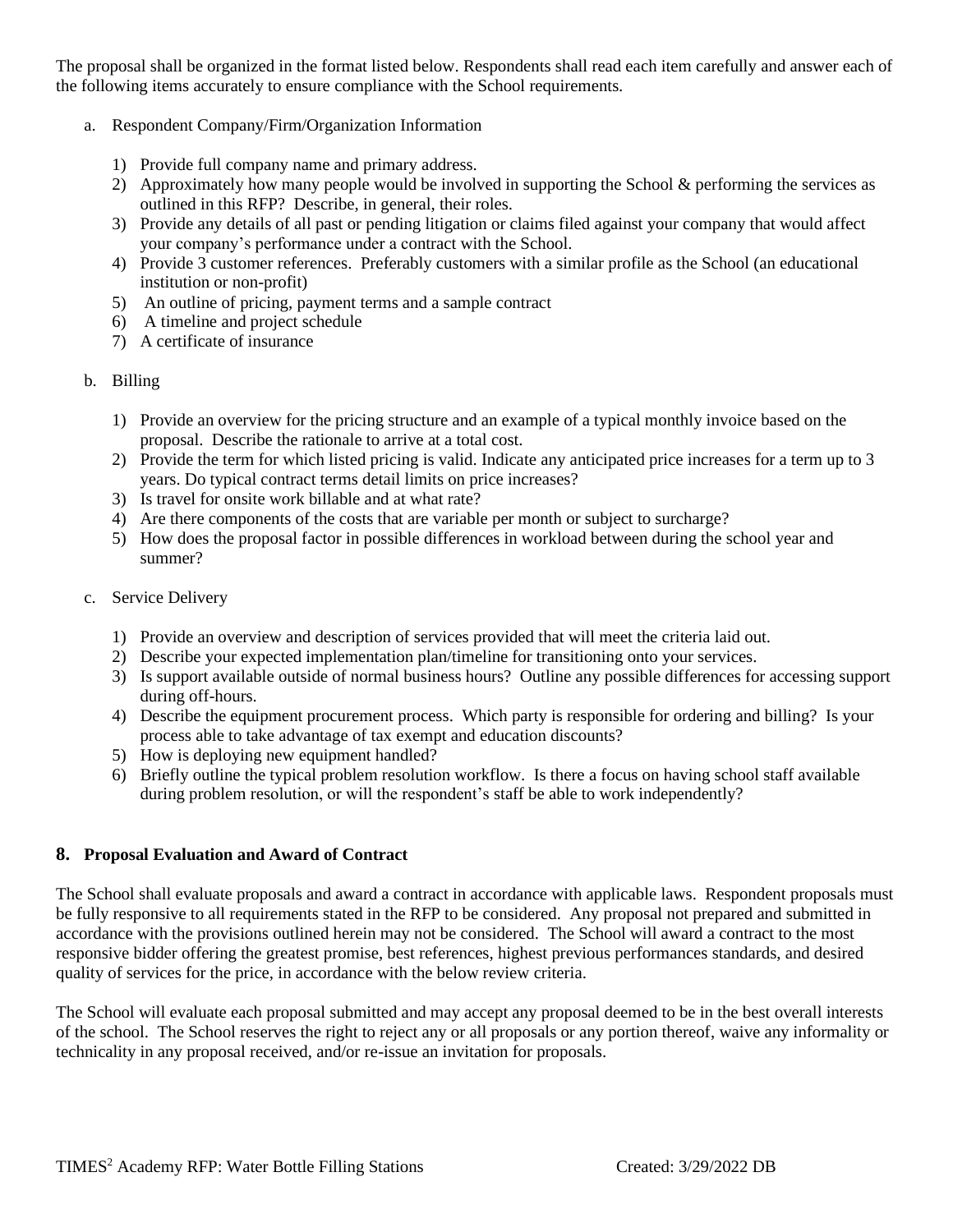## **Review Criteria:**

- a. Respondent's understanding of tasks and approach to the scope of work (25 points);
- b. Work plan, including developed plan of activities with responsibilities designated and potential obstacles and problem-solving approach (25 points);
- c. Respondent's experience, work products, and quality of key personnel, including experience providing facilities management services to similar customers and ability of team members (including resumes/curriculum vitae) to provide services timely and effectively (25 points); and
- d. Cost, including hourly rates, estimates, and overall cost (25 points).

#### **9. Failure to Perform:**

If Contractor is awarded a contract and cannot perform the scope of work as described in this RFP, Contractor shall use its best efforts to assist the School in developing a project plan for completion. If the school is not satisfied with the proposed resolution, the contractor may be removed from the project.

#### **10. Payment**

The School will make every effort to process payment for services within a reasonable period of time after receipt of services and a correct notice of amount due unless a good faith dispute exists as to any obligation to pay all or a portion of the amount. Any respondent's offer that requires payment in less than thirty (30) calendar days will not be considered.

#### **11. Independent Contractor**

The relationship of the selected bidder with the School under any resulting contract shall be that of an independent contractor. Nothing in this RFP or any resulting contract shall be construed to designate the selected bidder, or any of its employees or subcontractors, as employees, agents, joint ventures, or partners of the School.

#### **12. Insurance**

Prior to any contract execution, the respondent will always maintain in full force Workers' Compensation insurance for all labor employed on the project that meets all applicable laws. Evidence of such Worker's Compensation coverage must be provided to the School, including a valid, currently dated Certificate of Insurance that is satisfactory to the School. The respondent will assure that any subcontractors it employs maintain the required Workers' Compensation insurance.

The respondent will maintain in full force at all times during this engagement professional liability insurance coverage of at least \$1M per occurrence and will provide evidence of same to the School. The respondent will maintain in full force at all times during this engagement general liability insurance in the minimum amount of \$1M per occurrence for all damages on account of personal injuries and/or property damage arising out of an occurrence and \$1M in the general aggregate. In addition, general liability insurance shall include fire damage in the amount of \$1M, medical expenses in the amount of \$1M, products and completed operations in the amount of \$1M. The respondent shall name the School as an additional insured to its general liability policy. Within 10 days of the contract execution, the respondent will provide a copy of its professional liability and general liability insurance policies to the School upon request.

#### **13. Conflicts of Interest**

By submitting a response to this RFP, the respondent certifies that no officer, agent or employee of the School has a financial interest in the proposal or has participated in contract negotiations on the part of the respondent. The respondent shall submit its proposal in good faith without fraud, collusion, or connection of any kind with any other company for the same call for proposals. The respondent is competing solely in his/her/its own behalf without connection with, or obligation to, any undisclosed person or company/firm/organization. Further, no person or company/firm/organization who is listed as a subcontractor shall be eligible to become a qualified respondent in this solicitation.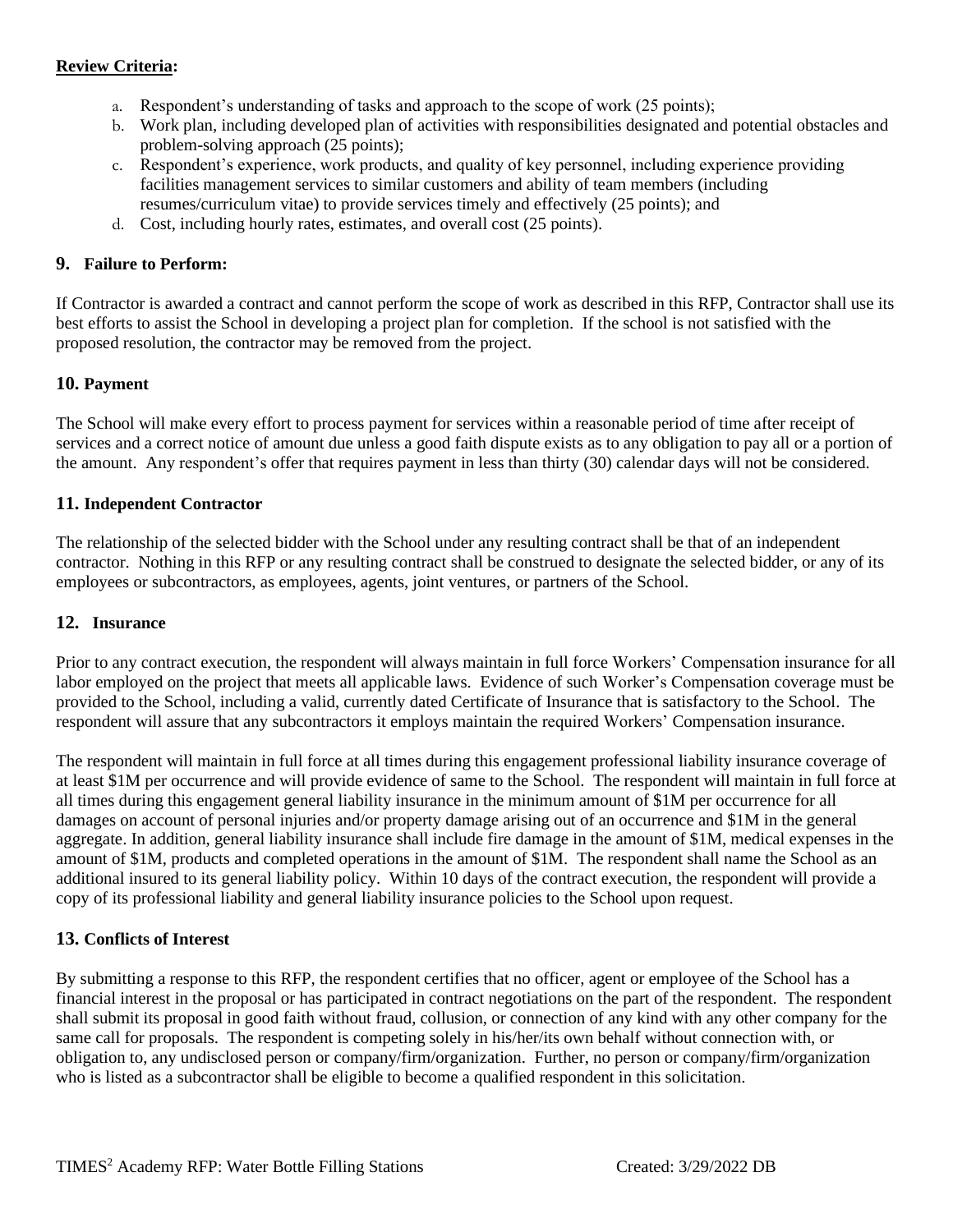#### **14. Indemnification**

To the fullest extent permitted by law, the respondent shall indemnify and hold harmless the School, the School's directors, officers, members, managers, consultants, agents, and employees, the company and its subcontractors, and any other contractors employed by the School, from and against all claims, losses, damages, liabilities, including reasonable attorneys' fees, costs, and expenses, for bodily injury, sickness, or death, and property damage (other than to the work itself), that may arise from the performance of or the failure to perform its services under this agreement, but only to the extent caused by the negligent acts or omissions of the company, and/or its subcontractors, consultants or anyone employed directly or indirectly by any of them or by anyone for whose acts any of them may be liable.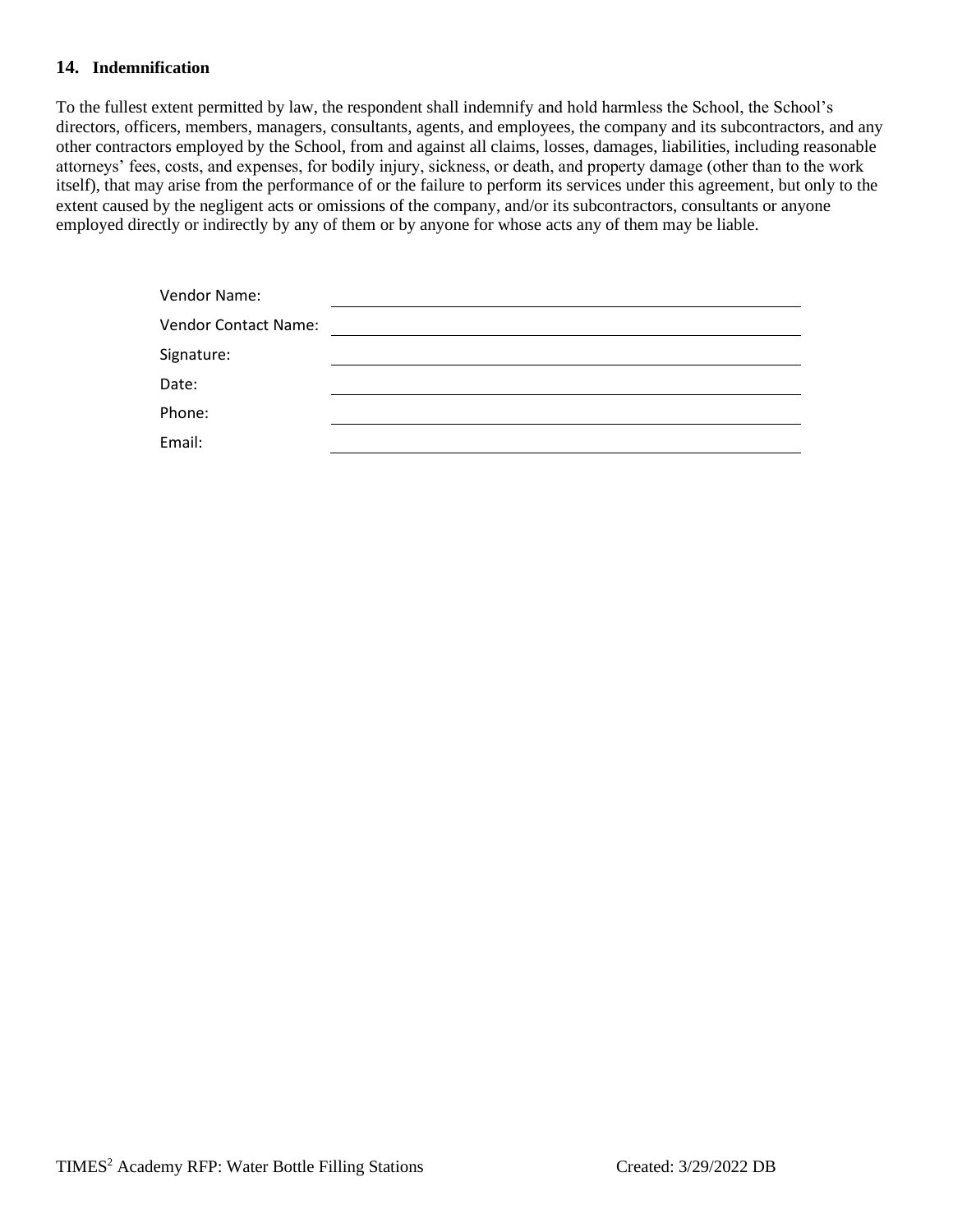# **EXHIBIT A - RFP RESPONSE**

| Company Name:    |  |
|------------------|--|
|                  |  |
| Primary Address: |  |
|                  |  |
|                  |  |

| No. of Staff Involved in performing the services as<br>outlined in this RFP? |  |
|------------------------------------------------------------------------------|--|
|                                                                              |  |

Identify the roles of each staff member involved

| Has your company had any past or pending litigation or<br>claims filed against your company that would affect<br>your company's performance under a contract with the | YES: |
|-----------------------------------------------------------------------------------------------------------------------------------------------------------------------|------|
| School?                                                                                                                                                               | NO:  |
| If yes, please provide details                                                                                                                                        |      |

| Provide 3 Customer References ( <i>Preferably customers</i> ) |  |
|---------------------------------------------------------------|--|
| with a similar profile as the School (an educational          |  |
| <i>institution or non-profit</i> ))                           |  |

| Payment Terms (Any respondent's offer that requires<br>payment in less than thirty (30) calendar days will not<br>be considered.) | <b>NET</b> |  |
|-----------------------------------------------------------------------------------------------------------------------------------|------------|--|
|-----------------------------------------------------------------------------------------------------------------------------------|------------|--|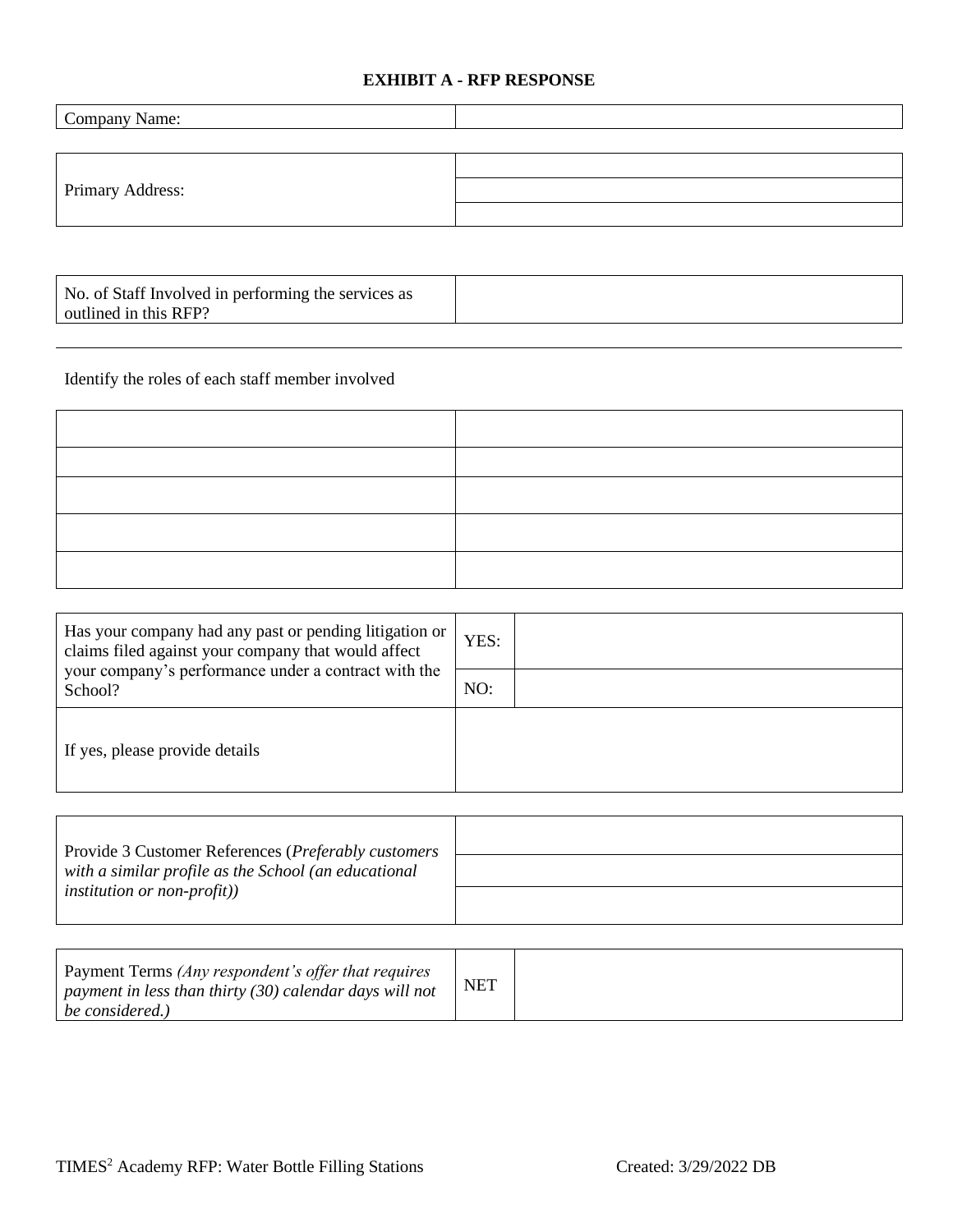# **EXHIBIT B - RFP PRICE FORM**

| Pricing Below Valid Through                                                                                       |  |
|-------------------------------------------------------------------------------------------------------------------|--|
| Indicate any anticipated price increases for a term of<br>up to 3 years                                           |  |
| Do typical contract terms detail limits on price<br>increases?                                                    |  |
| Is travel for onsite work billable? If so, at what rate?                                                          |  |
| Are there components of the costs that are variable<br>per month or subject to surcharge?                         |  |
| How does the proposal factor in possible differences<br>in workload between during the school year and<br>summer? |  |

# MATERIAL(S), ITEMS, & SUPPLIES

| Item & Description                           | Qty. | Price Per | <b>Total Price</b> |
|----------------------------------------------|------|-----------|--------------------|
| Example OnlyWater Fountain & Filling Station | 3    | \$100.00  | \$300.00           |
| Example OnlyAdditional materials & supplies  |      | \$50.00   | \$50.00            |
|                                              |      |           |                    |
|                                              |      |           |                    |
|                                              |      |           |                    |
|                                              |      |           |                    |
|                                              |      |           |                    |

|  |  | о. |
|--|--|----|
|  |  |    |

| Job Title           | Hours | Rate     | <b>Total Price</b> |
|---------------------|-------|----------|--------------------|
| Example onlyPlumber | 3     | \$100.00 | \$300.00           |
|                     |       |          |                    |
|                     |       |          |                    |
|                     |       |          |                    |
|                     |       |          |                    |
|                     |       |          |                    |
|                     |       |          |                    |
|                     |       |          |                    |

**Total Price Labor & Materials/Items/Supplies**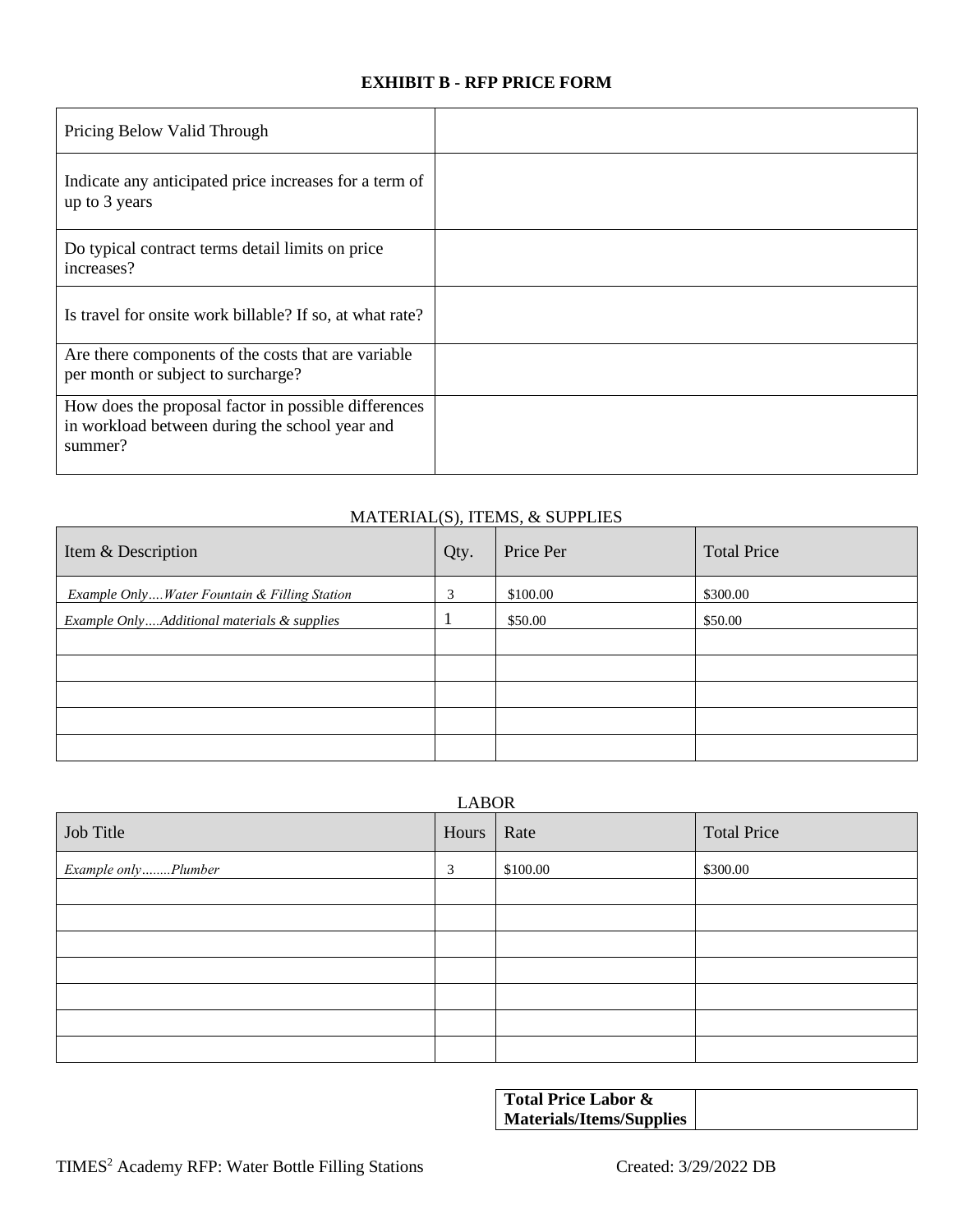# **EXHIBIT C- TIMELINE & PROJECT SCHEDULE**

| Provide a timeline and project schedule: |  |
|------------------------------------------|--|
|------------------------------------------|--|

| Provide an overview and description of services<br>provided that will meet the criteria laid out                                                                                                             |  |
|--------------------------------------------------------------------------------------------------------------------------------------------------------------------------------------------------------------|--|
| Describe your expected implementation plan/timeline<br>for transitioning onto or performing your services.                                                                                                   |  |
| Is support available outside of normal business hours?<br>Outline any possible differences for accessing support<br>during off-hours.                                                                        |  |
| Describe the equipment procurement process. Which<br>party is responsible for ordering and billing? Is your<br>process able to take advantage of tax exempt and<br>education discounts?                      |  |
| How is deploying new equipment handled?                                                                                                                                                                      |  |
| Briefly outline the typical problem resolution<br>workflow. Is there a focus on having school staff<br>available during problem resolution, or will the<br>respondent's staff be able to work independently? |  |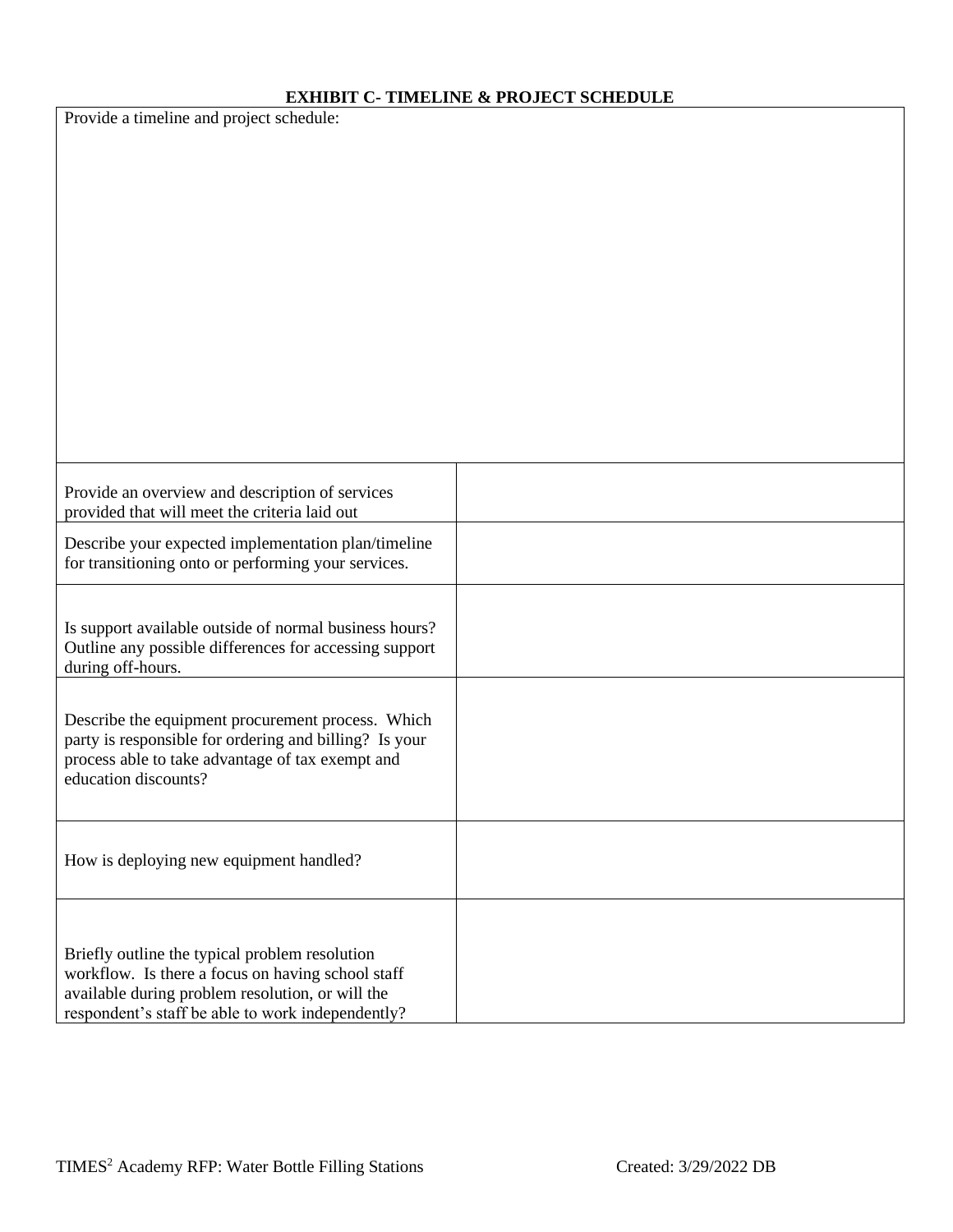## **EXHIBIT D - SAMPLE CONTRACT**

*Include a Sample contract in your response to this RFP*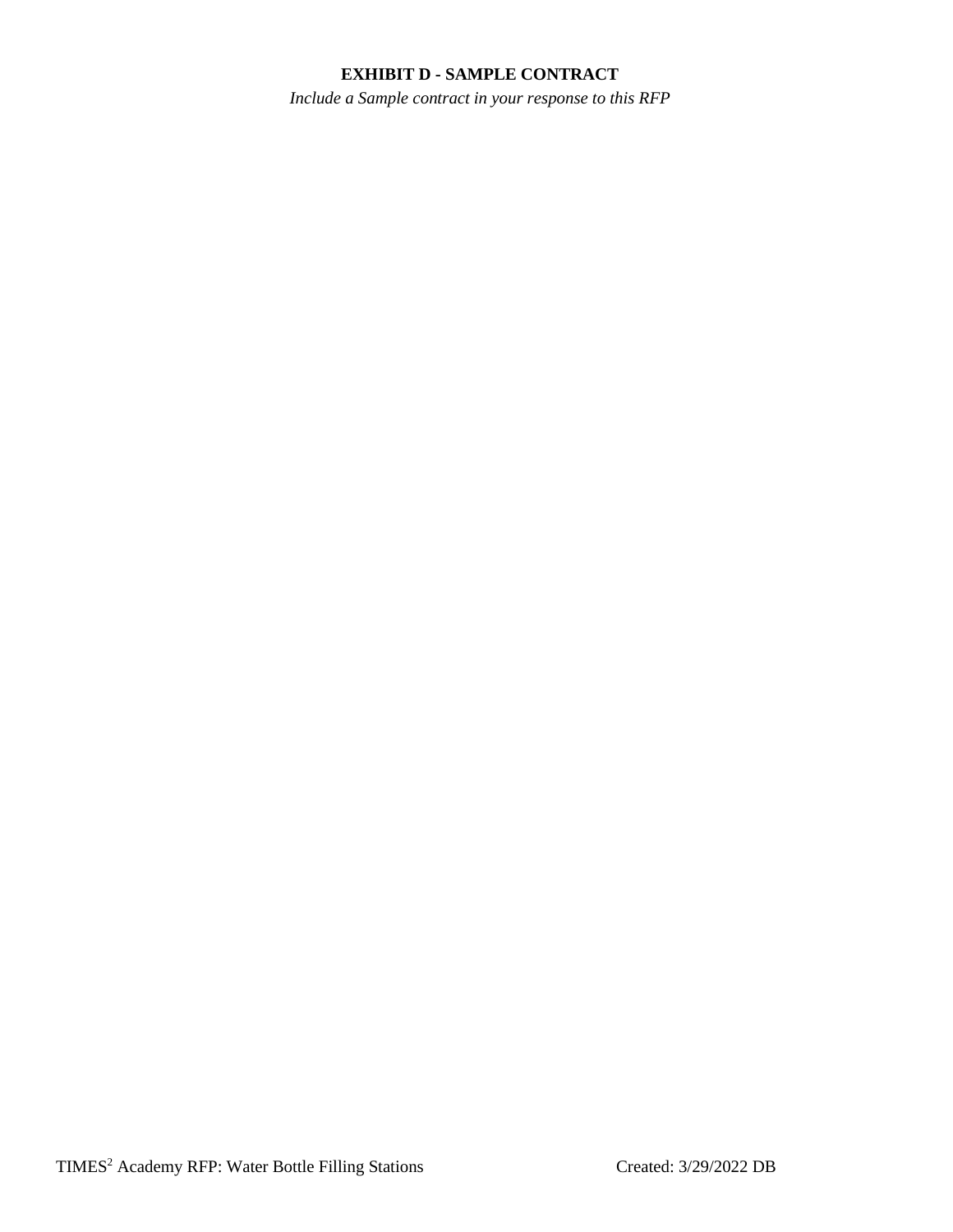# **EXHIBIT E - CERTIFICATE OF INSURANCE**

*Include a valid certificate of insurance*